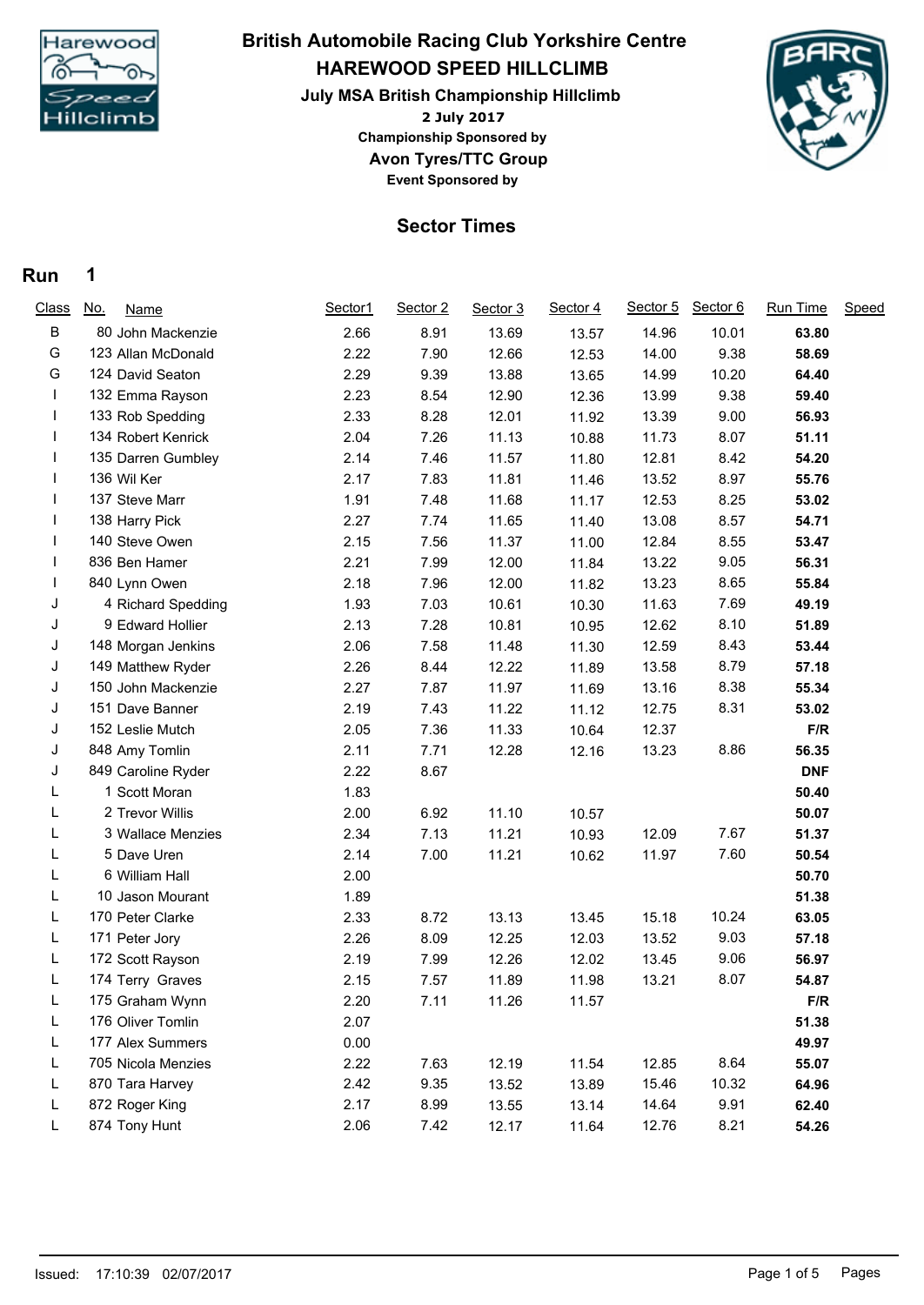| L              | 876 Sandra Tomlin       | 2.18 | 7.60  | 12.21 | 12.25 | 13.66 | 8.48  | 56.38 |
|----------------|-------------------------|------|-------|-------|-------|-------|-------|-------|
| L              | 877 Richard Summers     | 2.06 | 7.52  | 11.69 | 11.31 | 12.85 | 8.31  | 53.74 |
| N              | 183 Les Procter         | 2.27 |       |       |       |       | 54.85 | 69.19 |
| 14             | 187 Simon Parkin        | 0.00 |       |       |       |       |       | 69.21 |
| 14             | 188 David Dyson         | 2.31 |       |       |       |       |       | 65.29 |
| 14             | 189 Michael Burtt       | 2.43 |       |       |       |       |       | 69.09 |
| 14             | 190 Stuart Maclean      | 2.54 | 10.23 | 14.49 | 14.87 | 16.48 | 11.27 | 69.88 |
| 14             | 191 Ross McDonald       | 2.52 | 9.86  | 14.62 | 14.67 | 16.19 | 11.22 | 69.08 |
| 14             | 192 Gordon Weston       | 2.59 | 10.24 | 14.81 | 15.07 | 16.61 | 11.50 | 70.82 |
| 14             | 193 Stephen Jory        | 2.51 | 10.07 | 14.15 | 14.66 | 16.15 | 13.76 | 71.30 |
| 14             | 194 Justin Mather       | 2.51 | 9.48  | 13.96 | 14.22 | 16.04 | 10.81 | 67.02 |
| 14             | 195 Tom Fisher          | 2.60 | 9.63  | 14.47 | 14.38 | 16.10 | 11.14 | 68.32 |
| 14             | 196 Martin Leach        | 2.17 | 9.55  | 14.03 | 13.85 | 15.49 | 10.65 | 65.74 |
| 14             | 197 Wayne Eason         | 2.50 | 9.62  | 13.74 | 14.22 | 15.87 | 10.90 | 66.85 |
| 14             | 198 Ian Wadsworth       | 2.32 | 9.55  | 14.37 | 14.21 | 15.66 | 11.06 | 67.17 |
| 14             | 199 Graham Rose         | 3.07 | 9.52  | 14.21 | 14.03 | 15.96 | 10.33 | 67.12 |
|                |                         |      |       |       |       |       | 10.36 |       |
| 14             | 200 Andy Fagan          | 2.35 | 9.37  | 13.84 | 14.23 | 15.86 |       | 66.01 |
| 14             | 201 Geraint Evans       | 2.37 | 9.44  | 13.84 | 13.98 | 15.84 | 10.62 | 66.09 |
| 14             | 202 Darren Slater       | 2.49 | 9.28  | 13.94 | 14.03 | 16.02 | 10.87 | 66.63 |
| 14             | 203 Karl Lupton         | 2.74 | 9.24  | 13.79 | 13.65 | 15.07 | 10.37 | 64.86 |
| 14             | 208 Peter Finch         | 2.71 | 10.64 | 15.59 | 16.20 | 17.30 | 11.97 | 74.41 |
| 14             | 892 Charles Wardle      | 2.57 | 10.00 | 25.01 | 16.48 | 17.63 | 11.75 | 83.44 |
| 26             | 29 David Bennett        | 2.75 | 10.61 | 15.95 | 15.86 | 17.15 | 12.15 | 74.47 |
| 26             | 55 Tony Booth           | 2.44 | 8.94  | 14.01 | 13.91 | 15.56 | 10.58 | 65.44 |
| 26             | 58 Richard Archbould    | 2.58 | 9.15  |       |       |       |       | 65.47 |
| 26             | 59 Graham Cox           | 2.07 | 9.14  | 13.50 | 13.56 | 15.22 | 10.44 | 63.93 |
| 26             | 65 Anthony Middleton    | 2.57 | 9.77  | 14.14 | 14.36 | 15.95 | 11.34 | 68.13 |
| 26             | 84 David Leach          | 2.43 | 10.28 | 14.90 | 14.69 |       |       | 69.81 |
| 26             | 103 Joe Cross           | 1.99 | 8.23  | 13.08 |       |       |       | 60.10 |
| 26             | 118 John Prickett       | 2.36 |       |       |       |       |       | 56.96 |
| 26             | 131 Ed Carter           | 2.21 |       |       |       |       |       | 56.15 |
| 26             | 831 Steve Carter        | 2.24 |       |       |       |       |       | 59.12 |
| 40             | 209 Phil Price          | 2.18 | 8.94  | 13.40 | 13.67 | 15.39 | 9.86  | 63.44 |
| 40             | 210 David Hilton        | 2.10 | 9.10  | 13.32 | 13.27 | 14.95 | 10.05 | 62.79 |
| 40             | 211 Peter Turnbull      | 2.37 | 8.86  | 13.66 | 13.47 | 14.68 | 10.03 | 63.07 |
| 40             | 212 Paul Howells        | 2.16 | 8.74  | 12.97 | 13.03 | 14.58 | 10.16 | 61.64 |
| 40             | 910 Tim Barber          | 2.17 | 8.83  | 13.03 | 13.16 |       |       | 61.60 |
| A1             | 26 James Kerr           | 2.75 | 9.44  | 14.05 | 14.00 | 15.68 | 10.63 | 66.55 |
| A <sub>2</sub> | 50 Mike Stark           | 2.95 | 10.28 | 15.93 | 15.82 | 17.43 | 11.83 | 74.24 |
| A <sub>2</sub> | 60 Jonathan Mounsey     | 2.08 | 8.67  | 13.38 | 13.53 | 15.21 | 9.85  | 62.72 |
| A <sub>2</sub> | 61 Stephen Moore        | 2.18 | 8.67  | 13.88 | 13.65 | 15.24 | 9.72  | 63.34 |
| A <sub>2</sub> | 62 Steven Darley        | 2.06 | 8.63  | 14.16 | 13.44 | 15.84 | 19.15 | 73.28 |
| C <sub>1</sub> | 90 Roy Bolderson        | 2.72 | 9.72  | 14.24 | 14.30 | 16.16 | 10.88 | 68.02 |
| C <sub>1</sub> | 91 Eric Morrey          | 2.12 | 9.08  | 13.93 | 13.38 | 15.64 | 10.37 | 64.52 |
| C <sub>2</sub> | 96 Sarah Bosworth       | 2.20 | 8.61  | 12.60 | 13.05 | 14.72 | 9.80  | 60.98 |
| C <sub>3</sub> | 100 Ian Le Sauvage      | 2.84 | 8.71  | 13.95 | 13.79 | 15.12 | 9.96  | 64.37 |
| C <sub>3</sub> | 101 Jonathan Williamson | 2.09 | 9.07  | 13.61 | 13.73 | 15.56 | 10.55 | 64.61 |
| C <sub>3</sub> | 107 Geoff Twemlow       | 1.95 | 9.09  | 14.43 | 13.91 | 15.94 | 10.21 | 65.53 |
| C <sub>3</sub> | 109 Chris Berrisford    | 2.02 | 8.97  | 14.12 | 13.64 | 14.97 | 10.33 | 64.05 |
| C <sub>3</sub> | 801 Laura Wardle        | 2.07 | 9.73  | 14.52 | 14.28 | 16.05 | 11.03 | 67.68 |
| K1             | 157 Jack Cottrill       | 2.11 | 8.04  | 11.89 | 11.97 | 13.33 | 8.56  | 55.90 |
| K1             | 158 George Bleasdale    | 2.20 | 7.89  | 12.76 | 12.23 | 13.58 | 9.05  | 57.71 |
| K1             | 159 Terry Davis         | 2.09 | 7.85  | 12.47 | 12.25 | 12.97 | 9.12  | 56.75 |
|                |                         |      |       |       |       |       |       |       |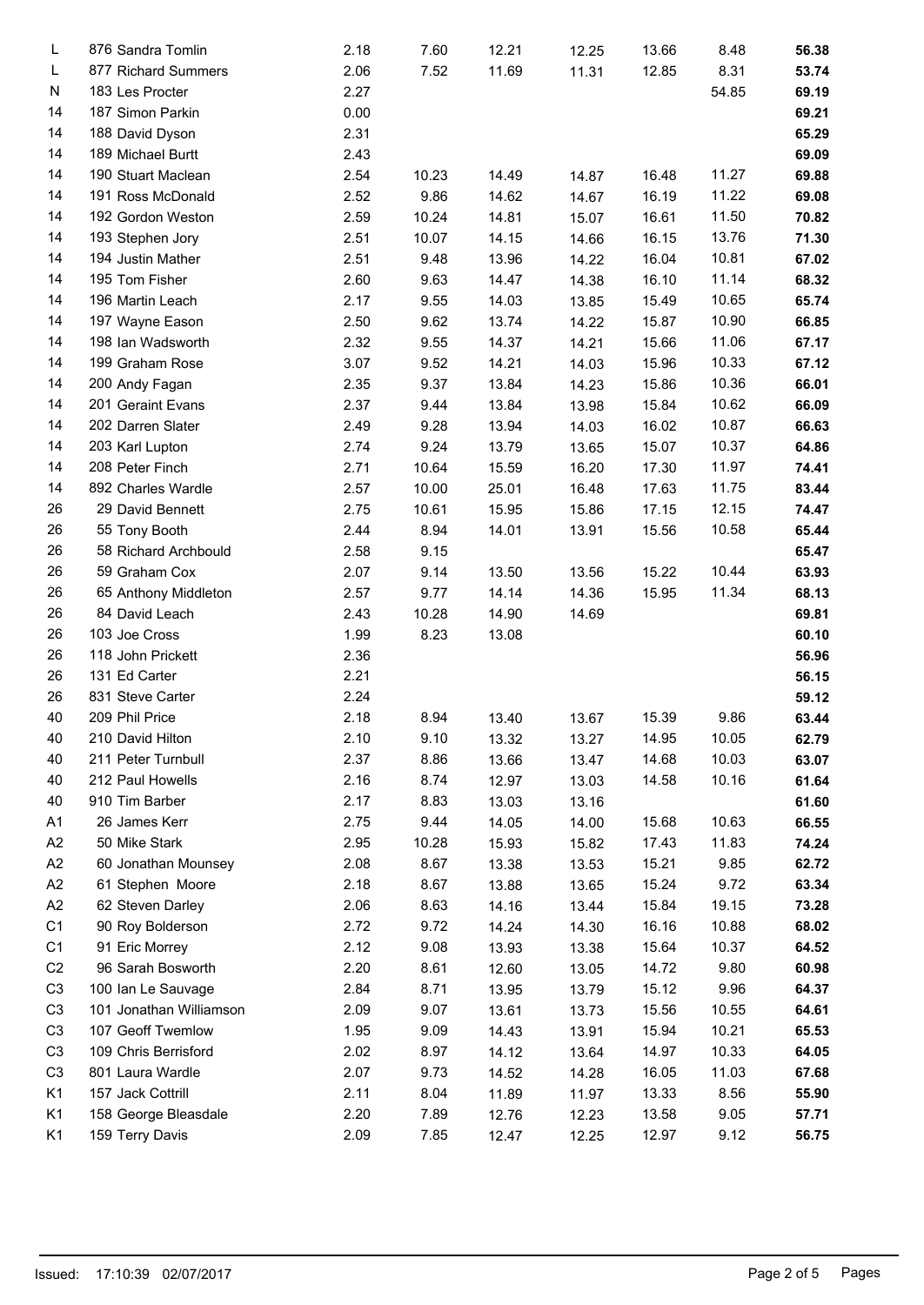|                                                                               | 9.59<br>14.83<br>61.40 |            |
|-------------------------------------------------------------------------------|------------------------|------------|
| K <sub>1</sub><br>857 John Cottrill<br>2.24<br>8.47<br>13.11<br>13.16         |                        |            |
| 2.25<br>K <sub>1</sub><br>859 Tricia Davis<br>7.95<br>13.41<br>12.39<br>11.59 | 9.02<br>56.61          |            |
| K <sub>2</sub><br>164 Kelvin Broad<br>2.07<br>7.57<br>69.86<br>11.97<br>18.24 |                        | <b>DNF</b> |
| K <sub>2</sub><br>165 Lee Griffiths<br>2.19<br>7.56<br>11.41<br>11.05         | 8.05<br>52.73<br>12.47 |            |
| K <sub>2</sub><br>166 John Chacksfield<br>2.11<br>7.50<br>11.51<br>11.24      | 7.98<br>12.65<br>52.99 |            |

## **Run 2**

| <b>Class</b> | <u>No.</u><br>Name  | Sector1 | Sector 2 | Sector 3 | Sector 4 | Sector 5 | Sector 6 | Run Time | Speed |
|--------------|---------------------|---------|----------|----------|----------|----------|----------|----------|-------|
| B            | 80 John Mackenzie   | 2.60    | 8.80     | 13.49    | 13.51    | 14.87    | 10.29    | 63.56    |       |
| G            | 123 Allan McDonald  | 1.89    | 8.07     | 12.67    | 12.24    | 14.16    | 9.31     | 58.34    |       |
| G            | 124 David Seaton    | 2.29    | 9.16     | 13.95    | 14.00    | 14.61    | 9.69     | 63.70    |       |
| $\mathbf{I}$ | 132 Emma Rayson     | 2.15    | 8.27     | 12.70    | 12.13    | 13.63    | 9.59     | 58.47    |       |
| L            | 133 Rob Spedding    | 4.72    | 21.09    | 11.98    | 11.96    | 14.10    | 9.05     | 72.90    |       |
|              | 134 Robert Kenrick  | 2.11    | 7.30     | 11.87    | 11.46    | 12.49    | 8.55     | 53.78    |       |
|              | 135 Darren Gumbley  | 2.13    | 7.69     | 11.72    | 11.79    | 12.65    | 8.62     | 54.60    |       |
|              | 136 Wil Ker         | 2.18    | 7.90     | 11.69    | 11.73    | 13.15    | 9.05     | 55.70    |       |
|              | 137 Steve Marr      | 1.96    | 7.59     | 11.52    | 11.04    | 12.56    | 8.37     | 53.04    |       |
|              | 138 Harry Pick      | 2.21    | 7.60     | 11.46    | 11.22    | 12.79    | 8.50     | 53.78    |       |
|              | 140 Steve Owen      | 2.16    | 7.57     | 11.51    | 11.21    | 12.63    | 8.49     | 53.57    |       |
|              | 836 Ben Hamer       | 2.24    | 8.10     | 12.16    | 11.69    | 13.70    | 9.20     | 57.09    |       |
|              | 840 Lynn Owen       | 2.18    | 8.13     | 12.38    | 11.95    | 13.40    | 8.93     | 56.97    |       |
| J            | 4 Richard Spedding  | 2.03    | 7.01     | 10.86    | 10.48    | 11.81    | 7.80     | 49.99    |       |
| J            | 9 Edward Hollier    | 2.04    | 7.32     | 11.00    | 10.91    | 12.27    | 8.28     | 51.82    |       |
| J            | 149 Matthew Ryder   | 2.23    | 7.88     | 11.95    | 11.92    | 13.17    | 8.50     | 55.65    |       |
| J            | 150 John Mackenzie  | 2.19    | 7.72     | 11.87    | 11.51    | 13.03    | 8.40     | 54.72    |       |
| J            | 151 Dave Banner     | 2.11    | 7.46     | 11.39    | 11.15    | 12.72    | 8.45     | 53.28    |       |
| J            | 152 Leslie Mutch    | 1.98    | 7.25     | 11.26    | 10.77    | 12.23    | 8.04     | 51.53    |       |
| J            | 849 Caroline Ryder  | 2.25    | 8.38     | 13.20    | 12.77    | 14.55    | 9.73     | 60.88    |       |
| L            | 1 Scott Moran       | 2.15    | 7.09     | 10.96    | 10.55    | 11.92    | 7.78     | 50.45    |       |
| L            | 2 Trevor Willis     | 1.99    | 6.94     | 11.05    | 10.83    | 12.44    | 7.65     | 50.90    |       |
|              | 3 Wallace Menzies   | 2.17    | 7.16     | 11.17    | 10.98    | 12.23    | 7.85     | 51.56    |       |
| L            | 5 Dave Uren         | 2.09    | 7.13     | 11.29    | 10.68    | 12.35    | 7.58     | 51.12    |       |
| L            | 6 William Hall      | 1.96    | 6.63     | 10.89    | 10.65    | 12.21    | 7.65     | 49.99    |       |
| L            | 10 Jason Mourant    | 2.06    | 6.82     | 11.16    | 10.78    | 12.69    | 7.81     | 51.32    |       |
| L            | 170 Peter Clarke    | 2.39    | 8.69     | 13.56    | 13.55    | 14.99    | 10.06    | 63.24    |       |
| L            | 171 Peter Jory      | 2.43    | 8.14     | 12.24    | 12.12    | 13.73    | 8.98     | 57.64    |       |
| Г            | 172 Scott Rayson    | 2.26    | 8.00     | 12.30    | 12.05    | 13.36    | 8.94     | 56.91    |       |
| L            | 174 Terry Graves    | 2.11    | 7.52     | 11.94    | 12.02    | 13.47    | 8.47     | 55.53    |       |
| L            | 175 Graham Wynn     | 2.27    | 7.32     | 11.59    | 11.32    | 12.59    | 8.55     | 53.64    |       |
| L            | 176 Oliver Tomlin   | 2.07    | 7.21     | 11.58    | 11.32    | 12.55    | 7.96     | 52.69    |       |
| L            | 177 Alex Summers    | 2.06    | 7.09     | 10.93    | 10.72    | 11.80    | 7.98     | 50.58    |       |
| L            | 705 Nicola Menzies  | 2.16    | 7.50     | 11.94    | 11.73    | 12.89    | 8.92     | 55.14    |       |
| L            | 870 Tara Harvey     | 2.41    | 9.11     | 13.68    | 13.88    | 15.54    | 10.23    | 64.85    |       |
| L            | 874 Tony Hunt       | 2.17    | 7.56     | 12.24    | 11.71    |          |          | 55.01    |       |
| L            | 876 Sandra Tomlin   | 2.21    | 7.83     | 12.38    | 12.44    | 14.03    | 8.82     | 57.71    |       |
| L            | 877 Richard Summers | 2.09    | 7.68     | 11.64    | 11.68    | 12.97    | 8.72     | 54.78    |       |
| N            | 183 Les Procter     | 2.68    | 9.82     | 14.60    | 14.44    | 16.43    | 10.96    | 68.93    |       |
| 14           | 187 Simon Parkin    | 2.61    | 10.00    | 14.37    | 14.81    | 16.57    | 11.21    | 69.57    |       |
| 14           | 188 David Dyson     | 2.32    | 9.24     | 13.99    | 13.73    | 15.22    | 9.98     | 64.48    |       |
| 14           | 189 Michael Burtt   | 2.56    | 9.94     | 14.30    | 14.98    | 16.34    | 11.27    | 69.39    |       |
| 14           | 190 Stuart Maclean  | 2.56    | 10.13    | 14.35    | 14.86    | 16.49    | 11.26    | 69.65    |       |
|              |                     |         |          |          |          |          |          |          |       |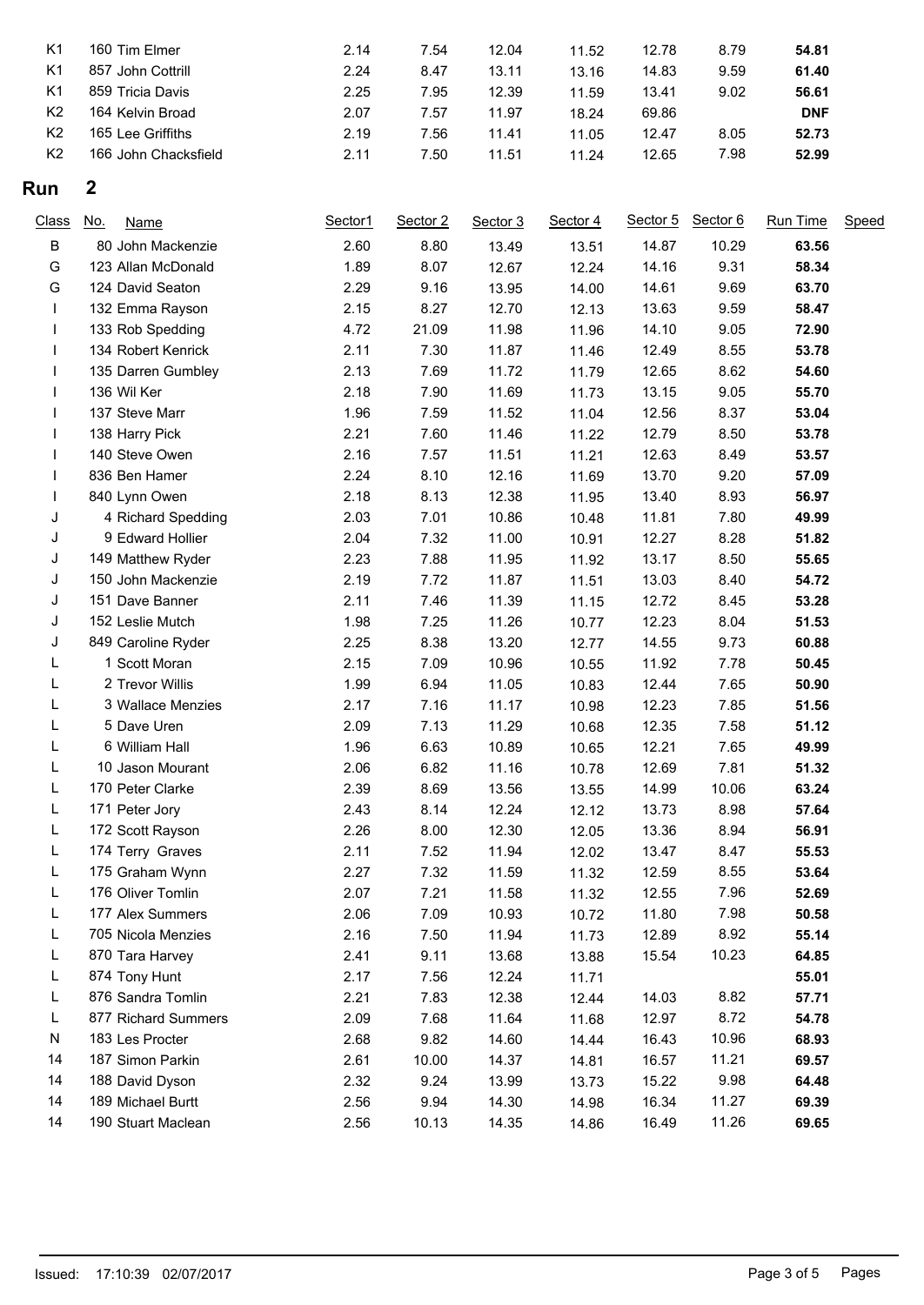| 14             | 191 Ross McDonald       | 2.47 | 9.98  | 14.99 | 14.63 | 16.46 | 10.97 | 69.50  |
|----------------|-------------------------|------|-------|-------|-------|-------|-------|--------|
| 14             | 192 Gordon Weston       | 2.66 | 10.19 | 14.84 | 15.26 | 16.81 | 11.57 | 71.33  |
| 14             | 193 Stephen Jory        | 2.54 | 10.18 | 14.51 | 14.99 | 16.26 | 11.08 | 69.56  |
| 14             | 194 Justin Mather       | 2.58 | 9.51  | 13.91 | 14.21 | 16.00 | 10.64 | 66.85  |
| 14             | 195 Tom Fisher          | 2.53 | 9.82  | 14.60 | 14.45 | 15.97 | 10.69 | 68.06  |
| 14             | 196 Martin Leach        | 2.23 | 9.79  | 14.13 | 14.25 | 15.44 | 10.51 | 66.35  |
| 14             | 197 Wayne Eason         | 2.46 | 9.61  | 14.06 | 14.20 | 16.10 | 10.69 | 67.12  |
| 14             | 198 Ian Wadsworth       | 2.31 | 9.72  | 14.56 | 14.39 | 16.13 | 11.05 | 68.16  |
| 14             | 199 Graham Rose         | 2.56 | 9.32  | 14.50 | 14.20 | 15.71 | 10.41 | 66.70  |
| 14             | 200 Andy Fagan          | 2.29 | 9.47  | 13.89 | 14.17 | 17.32 | 10.71 | 67.85  |
| 14             | 201 Geraint Evans       | 2.19 | 9.38  | 13.79 | 13.95 | 15.95 | 10.65 | 65.91  |
| 14             | 202 Darren Slater       | 2.58 | 9.38  | 14.08 | 14.21 | 15.75 | 10.67 | 66.67  |
| 14             | 203 Karl Lupton         | 2.81 | 9.36  | 14.11 | 13.47 | 15.21 | 10.36 | 65.32  |
| 14             | 208 Peter Finch         | 2.62 | 10.90 | 16.13 | 16.49 | 18.32 | 11.76 | 76.22  |
| 14             | 892 Charles Wardle      | 2.61 | 10.37 | 15.11 | 15.37 | 17.06 | 11.40 | 71.92  |
| 26             | 29 David Bennett        | 2.77 | 10.69 | 15.14 | 15.51 | 17.31 | 12.26 | 73.68  |
| 26             | 55 Tony Booth           | 2.52 | 9.49  | 14.50 | 13.90 | 15.46 | 10.82 | 66.69  |
| 26             | 58 Richard Archbould    | 2.13 | 9.27  | 13.62 | 13.71 | 15.42 | 10.20 | 64.35  |
| 26             | 59 Graham Cox           | 2.03 | 8.98  | 13.28 | 14.15 | 43.36 | 21.76 | 103.56 |
| 26             | 65 Anthony Middleton    | 2.68 | 10.13 | 13.95 | 14.26 | 16.42 | 11.18 | 68.62  |
| 26             | 84 David Leach          | 2.51 | 10.43 | 14.73 | 14.67 | 16.12 | 11.07 | 69.53  |
| 26             | 103 Joe Cross           | 2.01 | 8.46  | 13.22 | 12.96 | 14.35 | 10.03 | 61.03  |
| 26             | 118 John Prickett       | 2.43 | 8.01  | 12.25 | 11.97 | 13.21 | 8.96  | 56.83  |
| 26             | 131 Ed Carter           | 2.27 | 7.83  | 12.16 | 11.75 | 13.20 | 8.64  | 55.85  |
| 26             | 831 Steve Carter        | 2.24 | 7.78  | 13.07 | 12.75 | 14.83 | 9.20  | 59.87  |
| 40             | 209 Phil Price          | 2.09 | 9.08  | 13.49 | 13.42 | 15.25 | 9.78  | 63.11  |
| 40             | 210 David Hilton        | 2.34 | 9.33  | 13.38 | 13.45 | 14.82 | 10.20 | 63.52  |
| 40             | 211 Peter Turnbull      | 2.22 | 8.80  | 13.40 | 13.30 | 15.15 | 9.80  | 62.67  |
| 40             | 212 Paul Howells        | 2.19 | 8.87  | 12.94 | 12.95 | 14.52 | 9.84  | 61.31  |
| 40             | 910 Tim Barber          | 2.18 | 8.84  | 13.05 | 13.02 | 14.62 | 9.68  | 61.39  |
| A1             | 26 James Kerr           | 2.72 | 9.57  |       |       | 15.82 | 10.60 | 66.66  |
| A <sub>2</sub> |                         | 2.92 |       | 13.98 | 13.97 |       | 11.67 |        |
| A <sub>2</sub> | 50 Mike Stark           |      | 10.25 | 15.54 | 15.61 | 17.53 |       | 73.52  |
|                | 60 Jonathan Mounsey     | 2.09 | 8.50  | 13.52 | 13.74 | 15.21 | 9.96  | 63.02  |
| A2             | 61 Stephen Moore        | 2.22 | 8.60  | 13.65 | 13.43 | 15.02 | 9.95  | 62.87  |
| A <sub>2</sub> | 62 Steven Darley        | 1.97 | 8.89  | 13.30 | 13.39 | 14.92 | 9.96  | 62.43  |
| C <sub>1</sub> | 90 Roy Bolderson        | 2.66 | 9.53  | 14.52 | 14.33 | 16.64 | 11.08 | 68.76  |
| C <sub>1</sub> | 91 Eric Morrey          | 2.18 | 9.07  | 14.29 | 14.02 | 16.04 | 10.50 | 66.10  |
| C <sub>2</sub> | 96 Sarah Bosworth       | 2.11 | 8.41  | 12.48 | 12.64 | 14.51 | 9.89  | 60.04  |
| C <sub>3</sub> | 100 Ian Le Sauvage      | 2.85 | 8.80  | 14.18 | 13.99 | 15.18 | 9.85  | 64.85  |
| C <sub>3</sub> | 101 Jonathan Williamson | 2.07 | 9.21  | 13.62 | 14.02 | 15.53 | 10.64 | 65.09  |
| C <sub>3</sub> | 107 Geoff Twemlow       | 2.12 | 9.06  | 14.44 | 14.20 | 15.93 | 10.75 | 66.50  |
| C <sub>3</sub> | 109 Chris Berrisford    | 2.01 | 8.88  | 14.00 | 13.77 | 15.21 | 10.40 | 64.27  |
| C <sub>3</sub> | 801 Laura Wardle        | 2.15 | 9.71  | 14.91 | 14.54 | 16.47 | 11.61 | 69.39  |
| K1             | 157 Jack Cottrill       | 2.10 | 8.00  | 12.02 | 11.84 | 13.56 | 8.78  | 56.30  |
| K1             | 158 George Bleasdale    | 2.21 | 7.76  | 13.09 | 12.11 | 13.61 | 9.11  | 57.89  |
| K1             | 159 Terry Davis         | 2.11 | 7.84  | 12.19 | 12.26 | 12.87 | 8.80  | 56.07  |
| K1             | 160 Tim Elmer           | 2.13 | 7.31  | 11.98 | 11.52 | 12.99 | 8.72  | 54.65  |
| K1             | 857 John Cottrill       | 2.28 | 8.17  | 12.94 | 13.12 | 14.71 | 9.40  | 60.62  |
| K1             | 859 Tricia Davis        | 2.20 | 7.69  | 12.13 | 11.73 | 13.06 | 9.02  | 55.83  |
| K <sub>2</sub> | 165 Lee Griffiths       | 2.23 | 7.33  | 11.72 | 11.34 | 12.87 | 8.30  | 53.79  |
| K <sub>2</sub> | 166 John Chacksfield    | 2.15 | 7.41  | 11.64 | 11.16 | 12.51 | 8.08  | 52.95  |